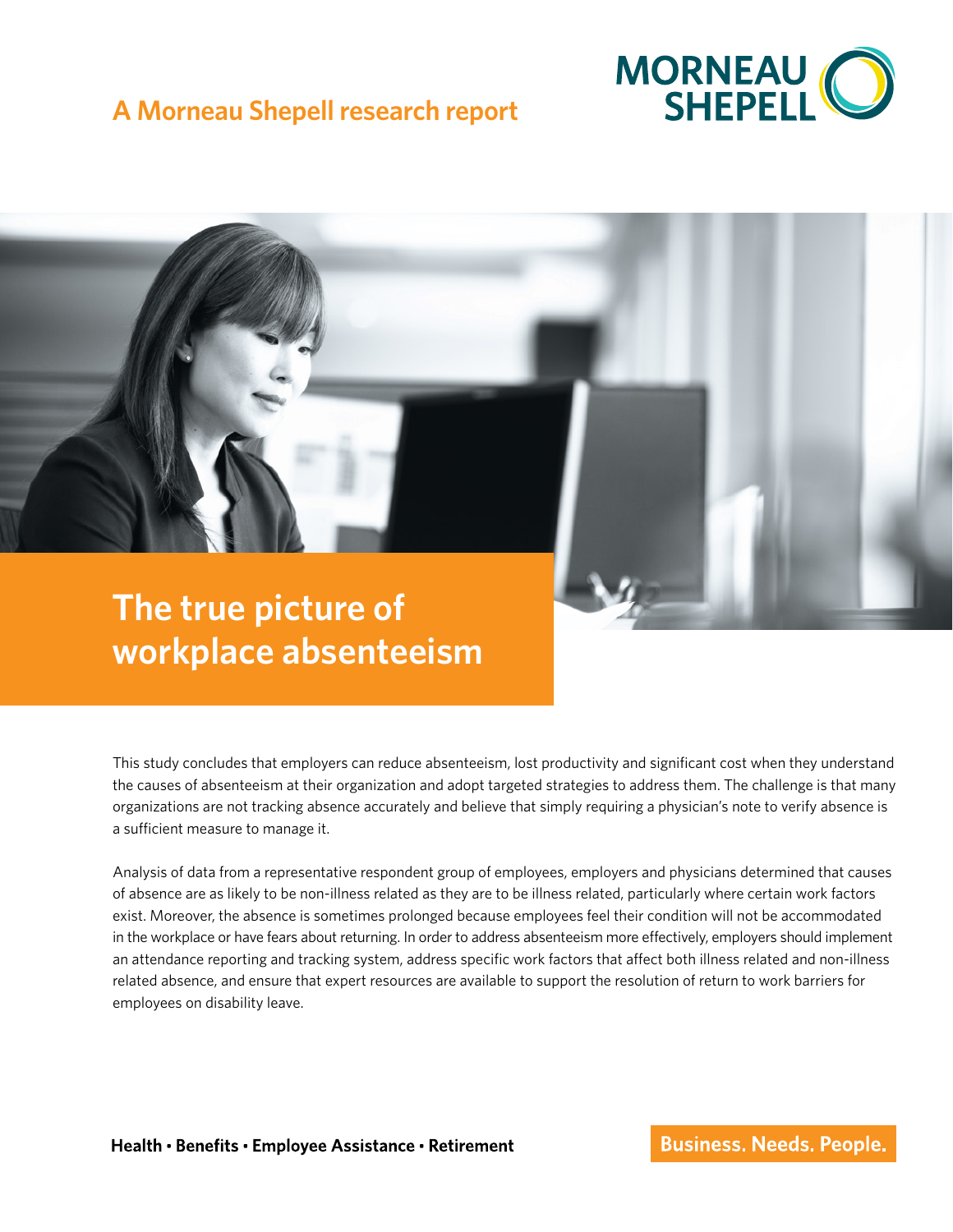# **Table of contents**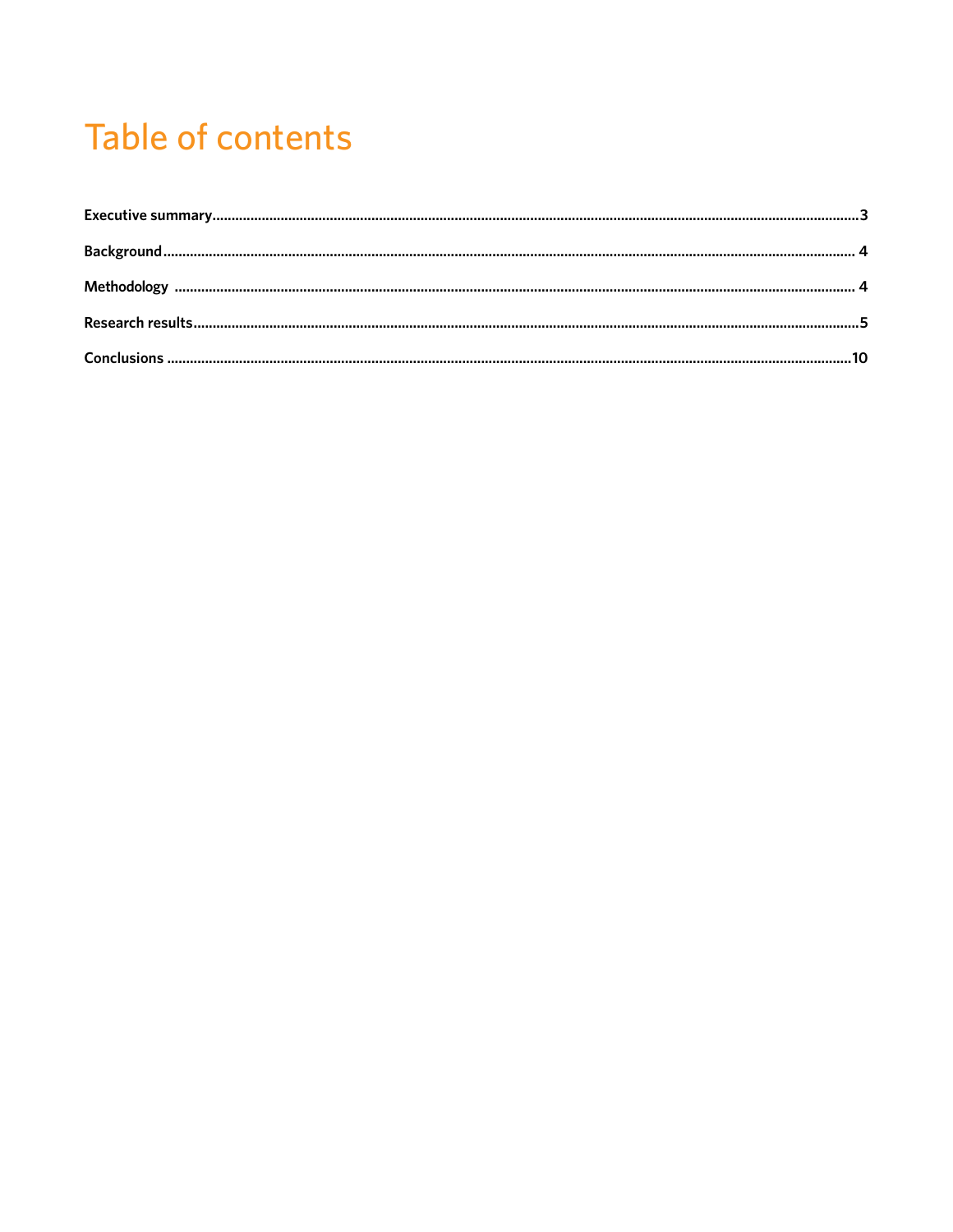# <span id="page-2-0"></span>Executive summary

Despite reports of the multi-billion-dollar impact of employee absenteeism on the Canadian economy, as well as evidence of the mitigating effect of integrated absence management strategies, employers may be unaware of the extent and causes of absence issues within their own organization. This study by the Morneau Shepell research group surveyed employers, employees and physicians to gain a better understanding of the underlying factors that predict absenteeism in order to define effective solutions.

- **•** The study found that slightly more than half (52%) of incidental absence is not due to illness.
- **•** Work-related factors were found to play a role in predicting whether the type of incidental absence is related to illness or non-illness reasons.
- **•** The study further found that non-illness related absence (absence that is not related to either a mental or physical health issue) is more likely where workplace stress was reported by the employee, and where the employer did not support mental wellness.

When considering prevailing solutions, the current use of medical notes was called into question by physicians themselves.

- **•** Several physicians indicated that there is no medical value to these notes and this use of the physician's time is not appropriate. Only 5% of those who commented indicated that medical notes had any value in managing absenteeism.
- For both incidental and disability absence, physician responses pointed to a need for greater workplace ownership and problem solving regarding employee absence. Employee responses regarding incidental absence suggested the same, but more from a preventative than problem-solving perspective.

Presenteeism is also noted as an issue.

- **•** A higher proportion of employees indicated that presenteeism is a serious issue in their workplace than did employers.
- **•** A lack of organizational support for mental wellness was found to predict presenteeism, in addition to non-illness related absence.

The study's findings suggest that absence is not random. The predictors of both illness and non-illness related absence can be influenced by an employer. Three foundational recommendations are provided in the conclusion section of this report, along with the rationale and critical features suggested for each:

- 1. Implement an attendance reporting and tracking system;
- 2. Ensure that expert problem-solving resources are available to resolve the return to work barriers for employees on disability leave, as well as those with chronic health issues that impact work; and,
- 3. Assess and address the specific work factors in the organization that predict illness related and non-illness related absence.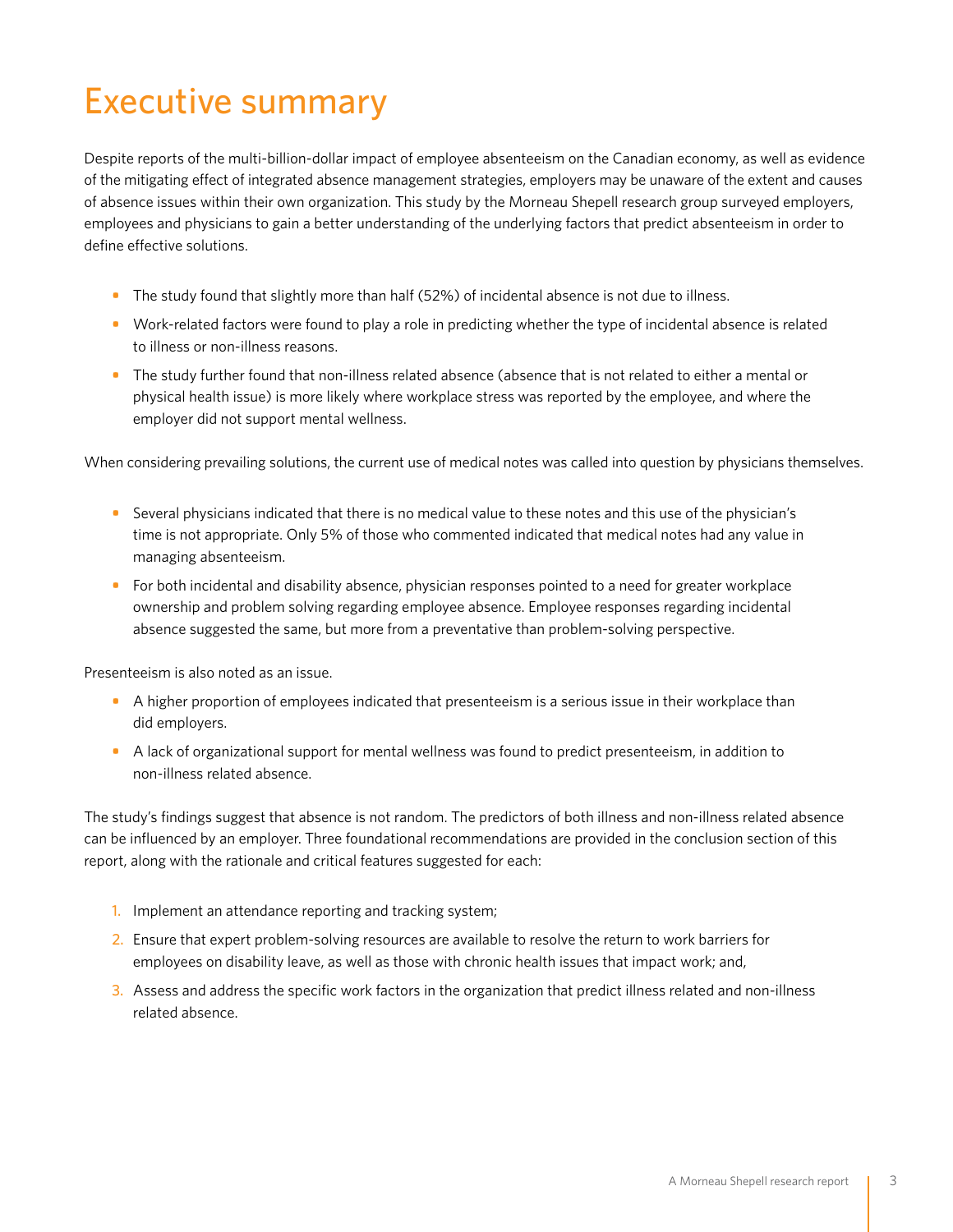# <span id="page-3-0"></span>Background

Employee absences are costing the Canadian economy an estimated \$16.6 billion dollars annually according to a 2013 Conference Board of Canada report.<sup>1</sup> In a separate report, the Conference Board determined that substantial and immediate cost savings were available.<sup>2</sup> That said, individual employers may be unaware of the cost in their own organizations. Morneau Shepell's 2014 Compensation & Trends in Human Resources survey indicated that 64% of employers do not track the cost of incidental absence.3

Morneau Shepell's research group explored the issue of work absence further by conducting an investigation into the drivers of absenteeism, and the efficacy of common practices in Canada. The rationale for this study was that if employers understood the true reasons behind absence and the impact of what they currently do, they would have the insight and greater motivation to address employee absence more directly and effectively.

 "Absenteeism" refers to very short incidental absences, such as staying home from work due to a cold, and "disability absence" relates to absences of more than a week, and up to several years. "Presenteeism" is defined as the time employees spend at work while not productively engaged in work.

In this study, "illness" consists of both mental and physical illness. "Non-illness" is defined as a personal issue, practical issue or choice that is not related to illness.

# Methodology

The study consisted of a survey conducted in November and December of 2014 to assess the perspectives of employees, physicians and employers across Canada.

Employers were represented by human resources decision-makers. The sampling methodology ensured a representative respondent group of employers and employees in terms of geography, industry group, company revenue, and company size. Physicians were sampled according to practice type and geography.

The composition of the three groups of respondents is as follows:

Employees (n=1,005)

- **•** 81% working full-time
- **•** 12% working part-time
- **•** 6% self-employed

### Physicians (n=104)

**•** 100% general practice

<sup>1</sup> Conference Board of Canada, Missing in Action: Absenteeism Trends in Canadian Organizations (2013).

<sup>2</sup> Conference Board of Canada, Disability Management: Opportunities for Employer Action (2013).

<sup>3</sup> Compensation & Trends in Human Resources Survey, Morneau Shepell (2014)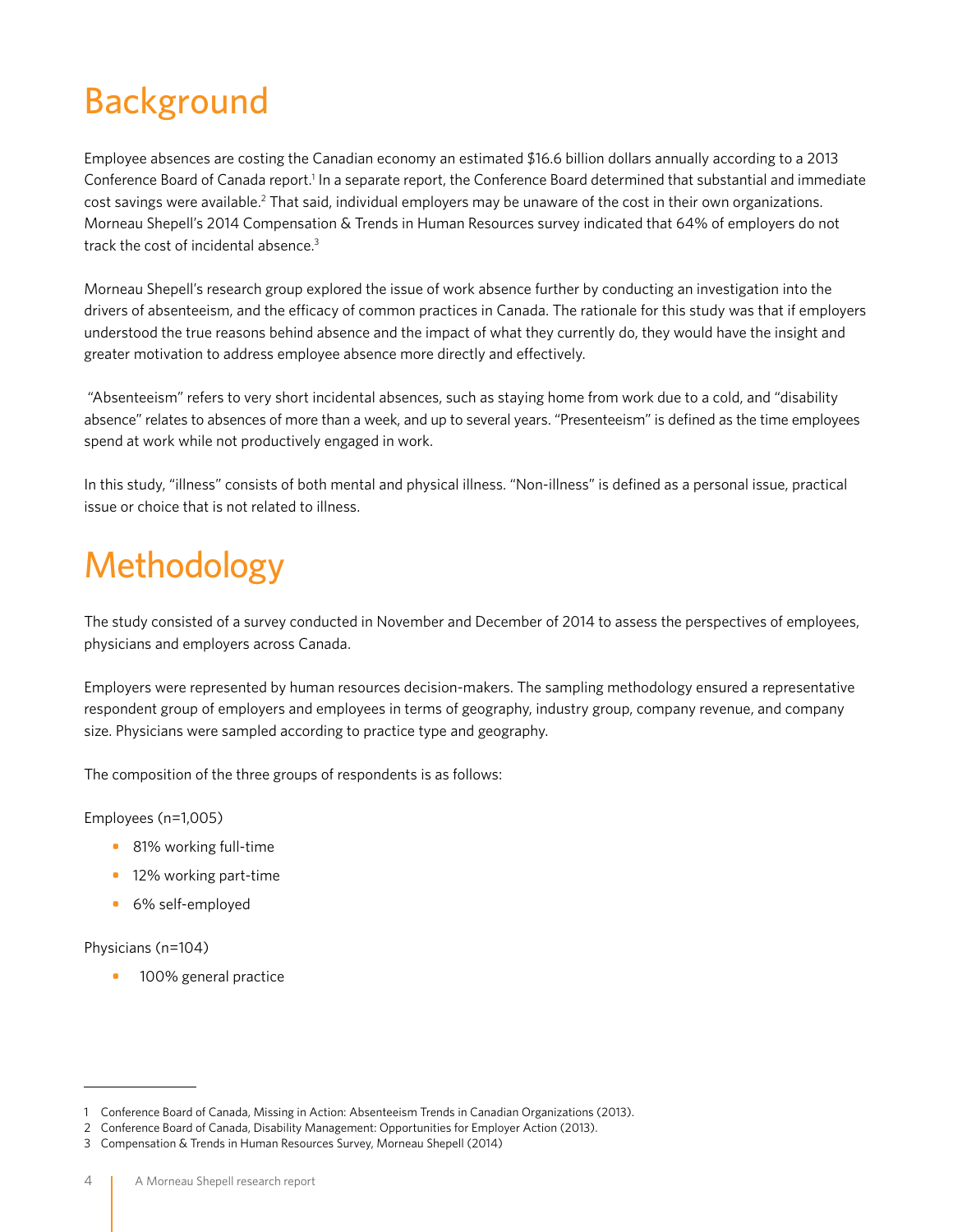<span id="page-4-0"></span>Employers (n=100)

- **•** 14% C-suite executives
- **•** 41% vice-president/senior HR
- **•** 38% HR manager
- **•** 7% owner/principal

# Margins of error

Valid 19 times out of 20: +/- 3.09 % for employees

+/- 9.7 % for physicians

+/- 9.8 % for employers

Data were collected and analyzed in response to the following research questions:

- 1. What are the reasons for employee absences in the Canadian workplace?
- 2. What is the employers' view of employee absences?
- 3. Are the current prevailing practices for managing absences working?
- 4. How do presenteeism and absenteeism compare?
- 5. What should employers do to address absenteeism more effectively?

# Research results

# 1. What are the reasons for employee absences in the Canadian workplace?

#### **More than half of all incidental absences are not related to illness**

When employees were asked to indicate the reason for their last absence from work, the majority (52%) indicated a non-illness related reason.4



The employee survey respondents who reported an absence were categorized into two groups, depending on whether they indicated that their last incidental absence was illness related or non-illness related. Data were then analyzed to identify factors that could predict to which group an absent employee belonged.

<sup>4</sup> Illness related reasons for absence included both mental and physical illness. Non-illness reasons for absence included family issues, personal issues, practical issues, stress, dissatisfaction with the job/manager/company, looking for another job, and the fact that sick days are paid and people want to use them.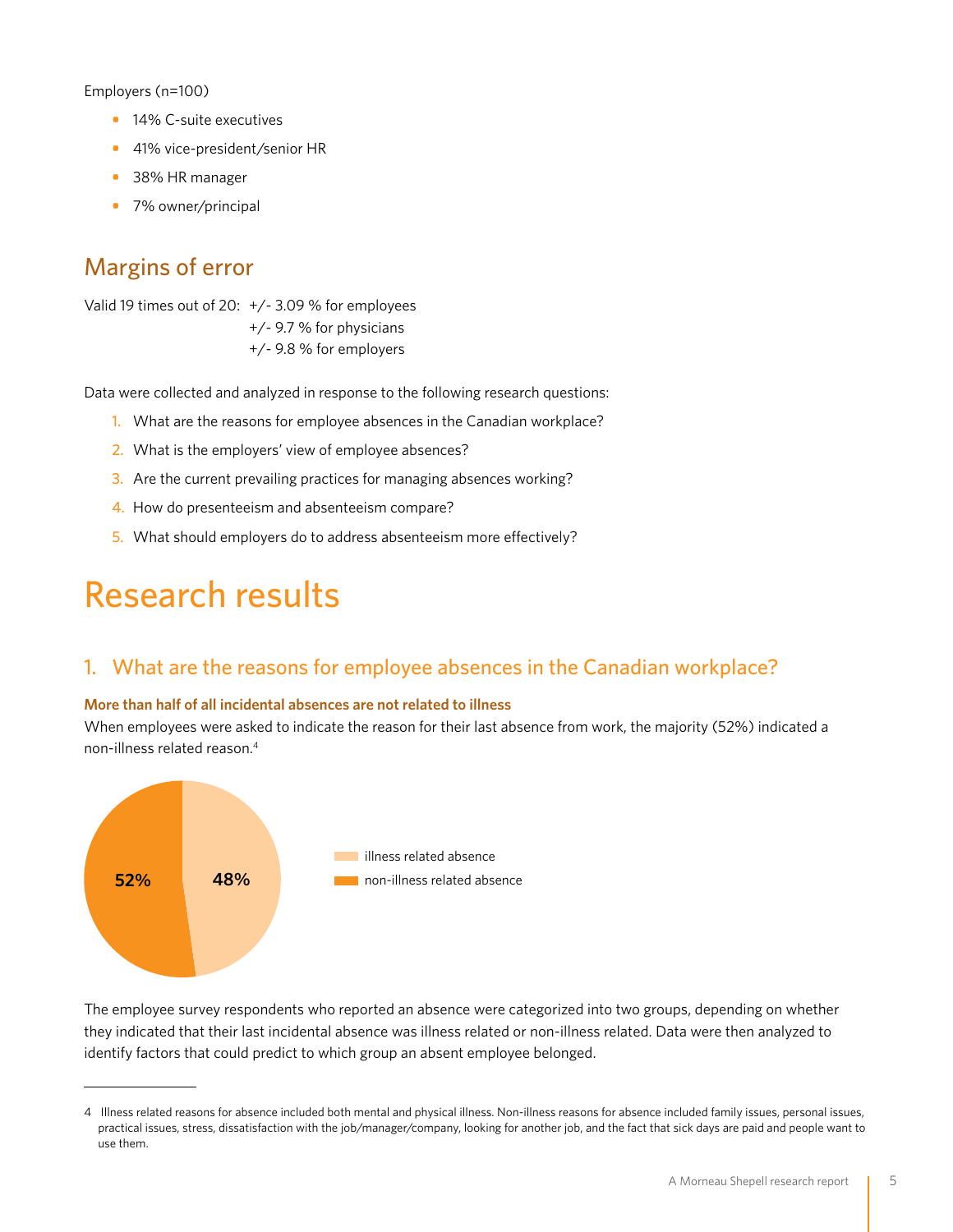#### **Different workplace factors predict the type of incidental employee absence.**

- **•** Employee reports of absence being a serious issue in their workplace predict illness related absence.
- **•** Employee reports of workplace stress are predictors of non-illness related absence.
- **•** Employee reports of lower organization support for mental wellness also predict non-illness related absence and employee presenteeism.

#### **Comments:**

*The finding that incidental absence – and even the type of absence – is in some measure predictable, suggests that a portion of absence is also preventable.* 

*The results further indicate that work-related factors are predictors of absence. As such, employers are in a position to take action to influence absenteeism.* 

# 2. What is the employers' view of employee absences?

## **There is a disconnection between employers' recognition of the cost and productivity impact of absence in their workplace, and their view of the seriousness of the problem.**

A majority of employers view absenteeism as costly and having a negative impact on productivity for their organization. Yet, only half indicate that absenteeism is a serious issue in their workplace. Just under half of employees also indicate that absence is a serious issue for their workplace.

- **•** 90% of employers agree that absenteeism is very costly for their organization.
- **•** 90% of employers agree that absenteeism negatively impacts productivity.
- **•** 52% of employers indicate that absenteeism is a serious issue in their workplace.
- **•** 43% of employees indicate that absenteeism is a serious issue in their workplace.

### **Comments:**

*The disconnection between employers' recognition of the cost and productivity impact of absence and their view of absence as a serious issue may suggest some level of employer complacency toward absenteeism. If Canadian employers see the current level of absence as simply a cost of doing business, investment in improvements may not be a priority, and the savings opportunity may not be top of mind. This may explain the lack of consistent absence tracking as noted earlier. If complacency is indeed an issue, it may be the result of many things, including lack of information on what to target, or frustration with past or current efforts.* 

*Given the clear impact that absence has on cost and workplace productivity, there is significant benefit in resolving any issues related to complacency. As well, since more than 4 in 10 employees see absence as a serious issue in their workplace, it is likely a negative factor in employee engagement. With this in mind, we assessed views on the effectiveness of current prevailing practices in absence management.*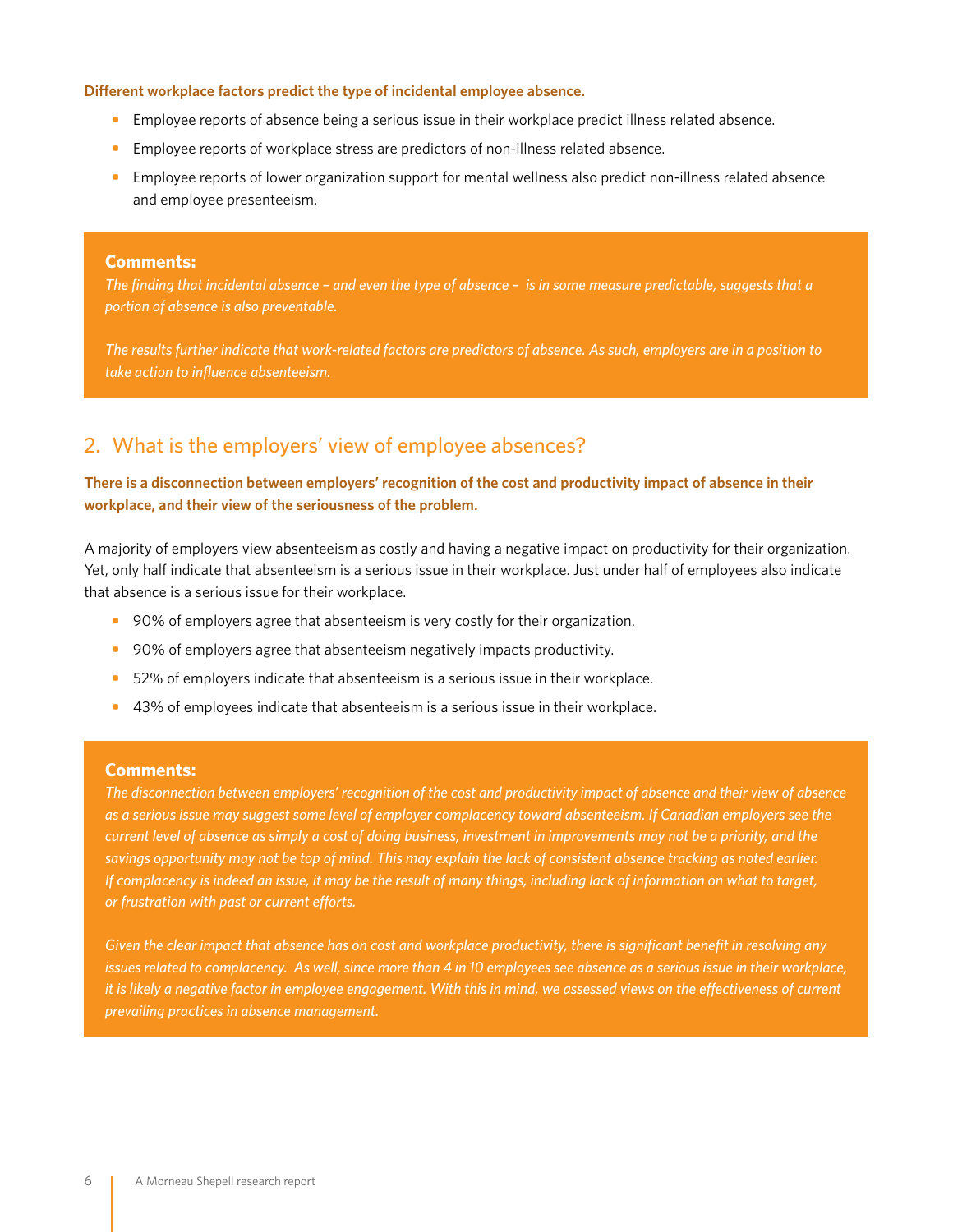# 3. Are the current prevailing practices for managing absences working?

## **Most physicians are regularly asked to provide medical notes for employees, but only 5% of those who commented indicated that they believe this to be effective in managing absenteeism.**

- **•** 95% of physicians indicate that patients regularly ask for medical notes to explain an absence from work.
- **•** 81% of employers indicate they manage absence through performance management, which often increases the requirement for medical notes.
- Yet only 5% of physicians who commented indicate that medical notes are effective in managing absenteeism.

In fact, according to physicians' comments, medical notes may actually validate unnecessary absence. These comments include:

*"I do not know if [the employee] was sick since they come to see me after they are better;"* 

*"Using the family doctor as police, in effect, may delay RTW [return to work] as patient waits until has note then returns to work;" and,* 

*"Truancy management is not a medical service."*

## **Most employers appear to understand that stress and mental health issues have a role in absenteeism, but about half of employees do not recognize that their organization provides support in these areas.**

- **•** 83% of employers indicate that they believe stress and other mental health issues play a role in employee absenteeism.
- **•** 56% of employees indicate that they are not aware of their organization offering employee assistance programs.
- **•** 43% of employees indicate that their organization does not create an environment that supports mental wellness on the job.

## **Processes and resources to support employees in returning to work from a disability leave should be more focused on workplace problem-solving than medical documentation.**

Physician respondents indicate that the management of longer-term (disability) absences and chronic conditions should be managed through better workplace practices and processes, rather than primarily medical validation.

- **•** 76% of physicians indicate that a major barrier to returning employees to work following a prolonged absence is workplaces not being able to accommodate their conditions (the top-ranked barrier).
- **•** 62% of physicians indicate that a major barrier to employees returning to work following a prolonged absence is their fear about returning (the second-ranked barrier).
- **•** 49% of physicians are not comfortable providing information on work performance limitations due a medical condition.
- 21% of physicians are not comfortable providing medical notes for workplace duty restrictions.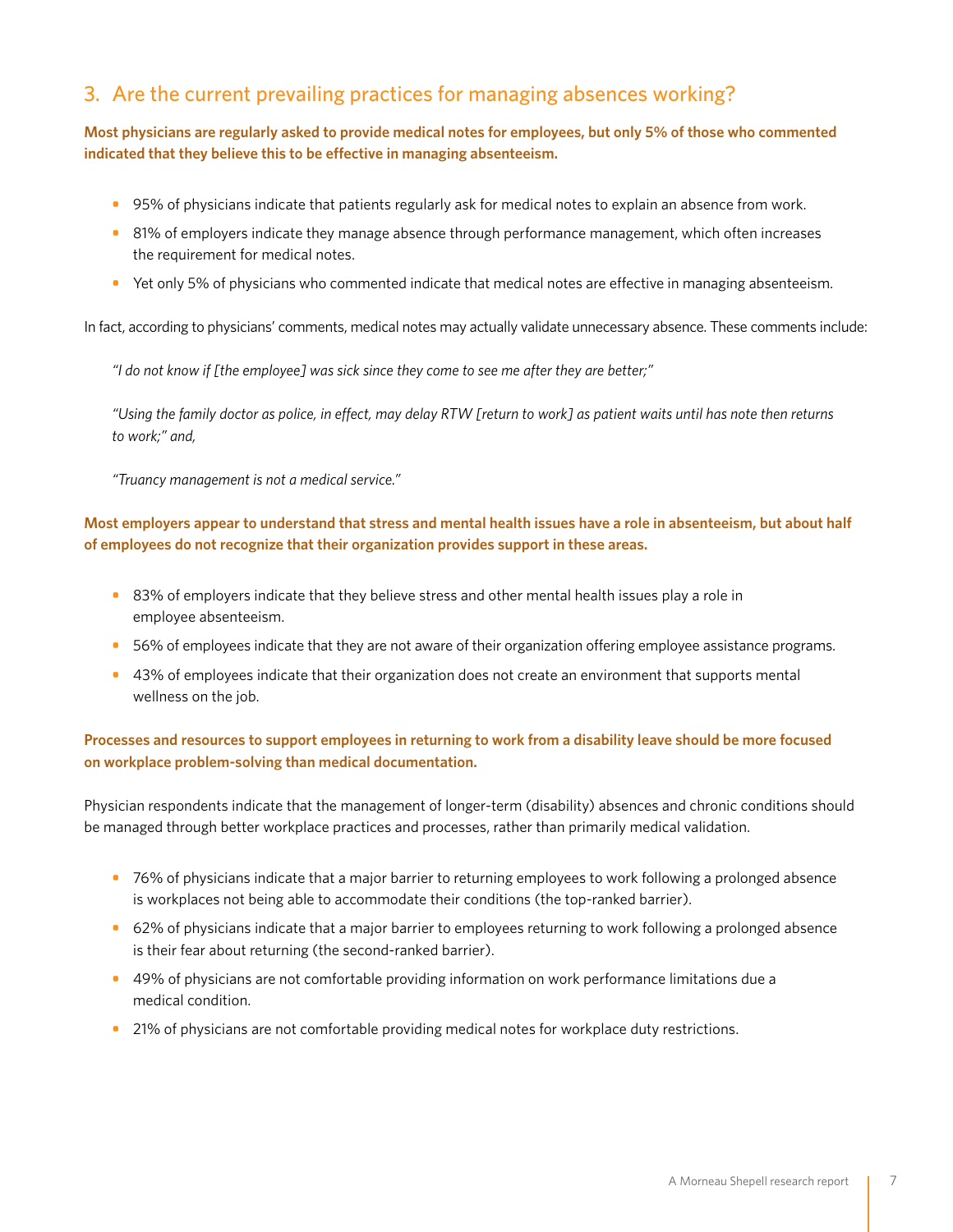### **Comment:**

*Given that only half of incidental absences are related to illness according to the employees' report of their own absences in the survey, it is not surprising that physicians do not feel that their notes have much impact.* 

*Medical notes may be ineffective because they justify absence after the fact. While the effort of getting a medical note may deter some employees from taking time off, this deterrent is typically in force only after a certain threshold, such as 3 or 4 absence occurrences or absence days, which may suggest that 1 to 2 absence days are open to be taken at liberty.*

For longer-term absences, physician responses suggest that improved workplace problem-solving regarding return to *work transition, and addressing the employees' fears of returning, should be emphasized rather than over-relying on physician documentation regarding employees' working capacity.* 

*Clearly, an opportunity also exists to increase awareness of stress and mental health issues as factors in absenteeism, and to improve employee understanding of the support available to them.*

## 4. How do presenteeism and absenteeism compare?

**Presenteeism and non-illness related absence are both predicted by work-related stress. More employees see presenteeism as a serious issue than see absence as a serious issue. As well, more employees than employers see presenteeism as a serious issue.** 

As noted earlier, both non-illness related absence and presenteeism are predicted by work-related stress.

This study also indicates that employees are more likely to see presenteeism as a serious issue than absenteeism, and employers are more likely to see the reverse.

- **•** 32% of employers indicate that presenteeism is a serious issue in their workplace (versus 52% for absenteeism).
- **•** 53% of employees indicate that presenteeism is a serious issue (versus 43% for absenteeism).
- **•** Both employees and employers who see presenteeism as a serious issue in their workplace are more likely to see absenteeism as a serious issue as well, with the likelihood slightly higher for employees.

### **More than 8 in 10 employees self-report experience with presenteeism.**

81% of employees indicate that, in the 6 months prior to completing the survey, they have gone into work when they were not able to perform as well as they would have liked (or as well as they have performed in the past).

Of the 391 employees who responded to a follow-up question asking why they could not perform at 100% (more than one response was permitted):

- **•** 62% of responses indicated illness:
	- 47% indicated that physical sickness played a role;
	- 15% indicated depression
- **•** 62% of responses indicated work and stress:
	- 40% pointed to stress;
	- 22% indicated issues with their work/workplace or co-workers/managers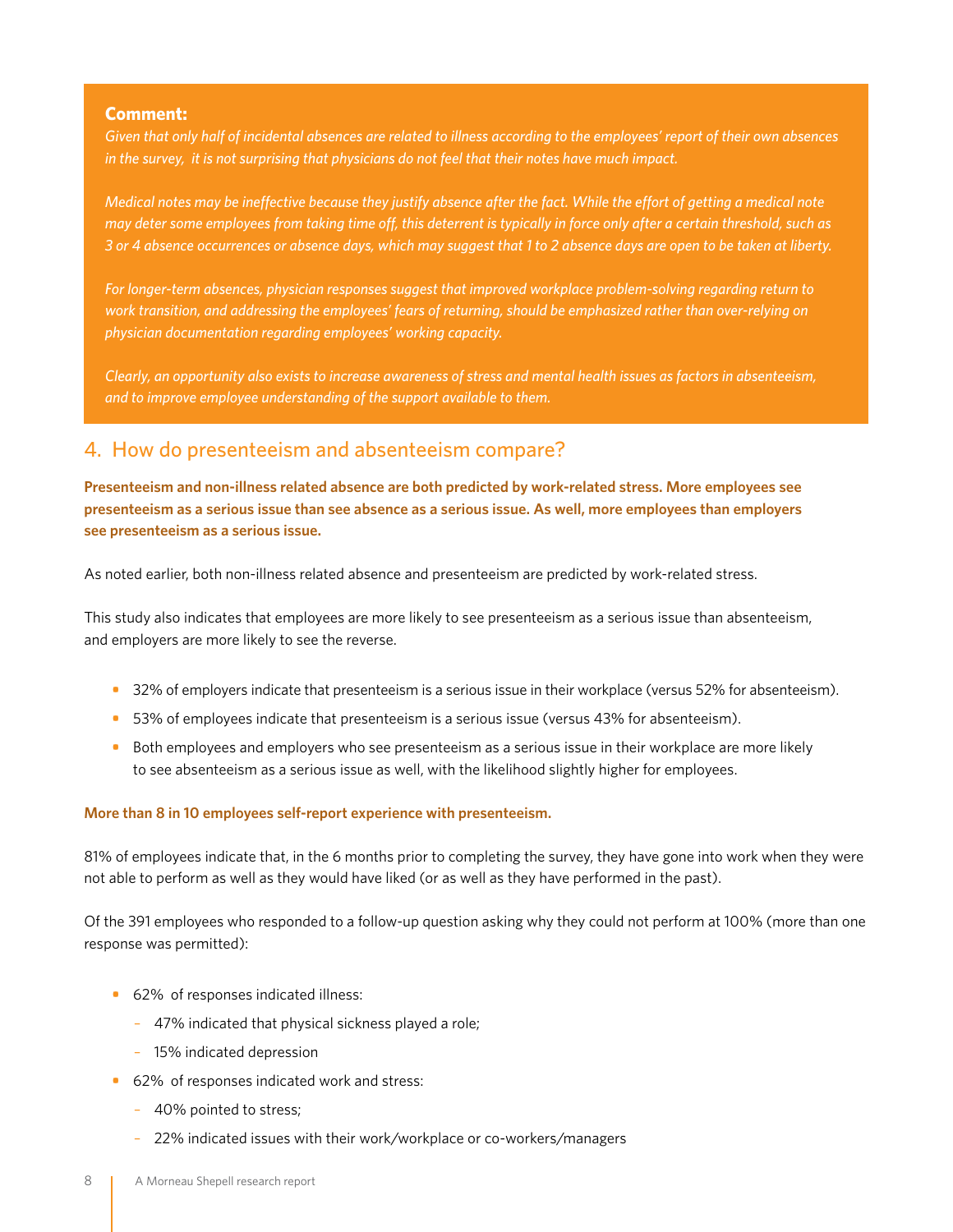### **Employee self-reporting of presenteeism from all causes was related to several issues.**

These include:

- **•** Workplace stress;
- **•** Illness due to workplace stress;
- **•** The reported seriousness of presenteeism in the company as a whole;
- **•** Lower levels of reported organizational support for mental wellness.

### **Comments:**

*Presenteeism, which is defined as the time employees spend at work while not productively engaged in work, is an issue*  worthy of attention. Researchers estimate that the true cost of presenteeism to an organization is larger than that *of absenteeism.5*

*The finding that employees are more likely than employers to see presenteeism as a serious issue in their workplace may be due to employees being closer to the experience and impact of presenteeism.* 

*The relationships noted in this study between work stress and (1) presenteeism and non-illness absence and (2) presenteeism and other factors are worthy of further exploration. They may possibly indicate a cycle of:*

*Work stress (leads to) presenteeism > more work stress* **▶ non illness absence ▶ additional work stress ▶ illness due** *to workplace stress.*

- *• All of which may emerge unmitigated due to lack of organizational support for mental wellness, and*
- *• All of which may create a culture of absenteeism.*



# 5. What should employers do to address absenteeism more effectively?

**Employees and employers differ in their top recommendations to address absenteeism more effectively. Employee recommendations relate primarily to work factors that are preventative. Employer recommendations relate primarily to management interventions in response to absence issues.** 

Among all respondents, 42% of employees and 43% of employers provided recommendations. The percentages noted below represent those who responded.

Top employee recommendations include:

- 1. Treat staff better/improve morale (12%)
- 2. Provide flexible working hours or reduced workload (12% )
- 3. Provide extrinsic rewards such as incentives or rewards (9%)

<sup>5</sup> Paul Hemp, "Presenteeism: At Work – But Out of It," Harvard Business Review 2004 Oct; 82 (10): 49-58, 155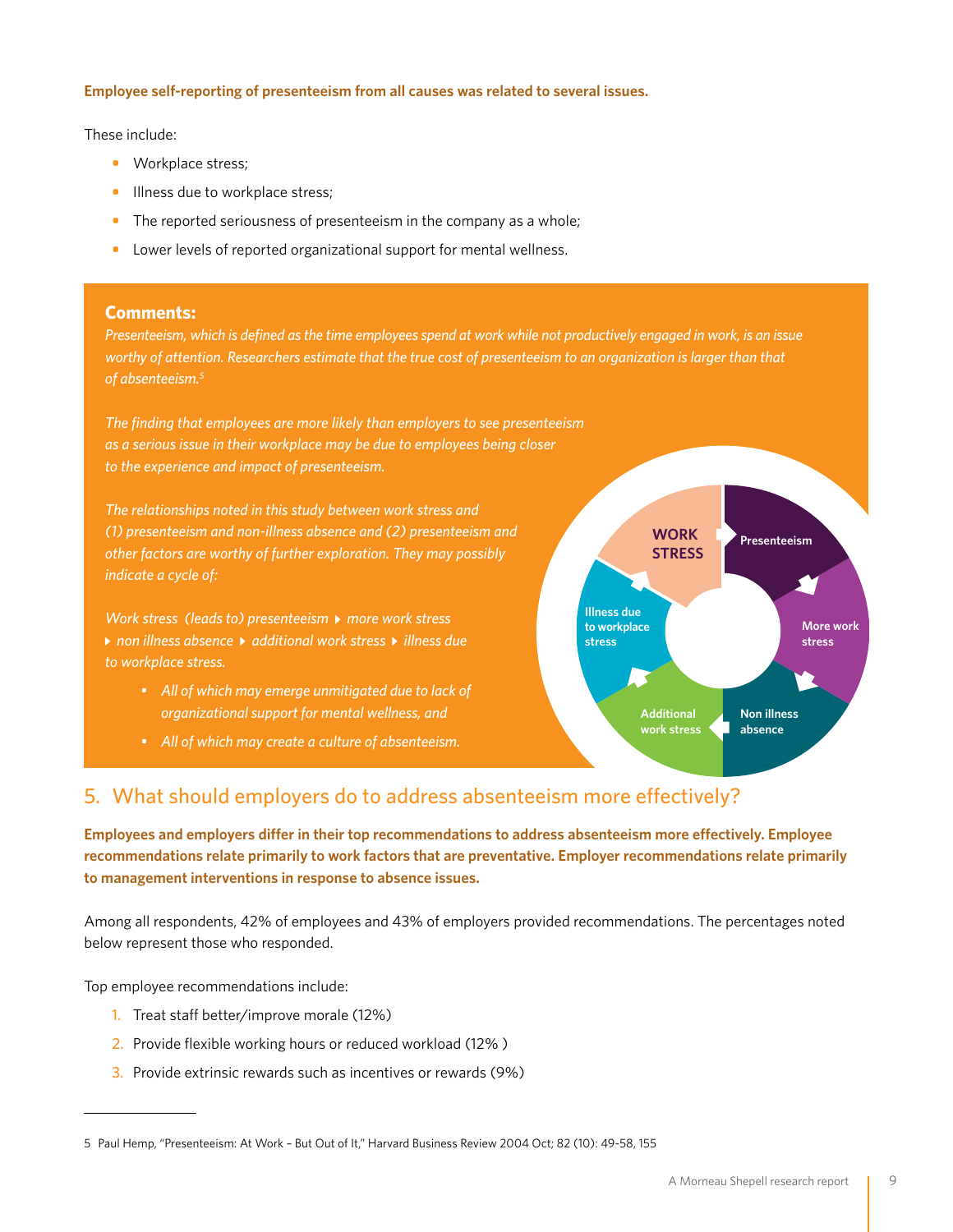<span id="page-9-0"></span>Top employer responses include:

- 1. Better documentation/monitoring/following through (29%)
- 2. Better Human Resources support or early intervention (22%)
- 3. Better management (13%)

#### **Comments:**

*These responses indicate that employees tend to make recommendations that relate to their experience at work. The top comment of "improve morale" suggests a link between absence and engagement. Employers appear more reactive, with a focus on interventions that would be initiated when there is an absence issue.* 

*Given that employees are closer to their own rationale for absence, employers would be well advised to give significant weight to the employee responses.* 

# **Conclusions**

#### **The results of this study indicate an opportunity for employers that they may not fully recognize.**

Absence clearly impacts overall work productivity; in fact, absenteeism can be viewed as the antithesis of productivity, given that productivity is zero during any period of absence. Furthermore, excessive absence has many implications:

- **•** It puts an added strain on the employee when he or she returns to work;
- **•** It impacts co-workers in cases where others need to compensate for the employee's absence; and,
- **•** It impacts employer's finances, particularly when replacement workers are used.

Each of these situations can have a longer-term negative impact on productivity, either through increased work stress or through a reduction of available funds for systems, resources and programs that may benefit employees and the organization.

Even though employers may be well aware of the impact of employee absenteeism on productivity and cost, individual organizations may not feel any urgency to revise their own absence management practices. Employers that have no absence tracking mechanism in place and rely primarily on physician notes to validate incidental absences would not have adequate data to understand whether they have an issue with undue absence or know where to focus. The insights provided by this study suggest the following actions for employers:

#### **1. Implement an attendance reporting and tracking system.**

- **•** Absenteeism is an essential indicator of workplace health and productivity, as well as a cost burden.
- **•** Tracking enables the identification of employees who are in need of support in managing health, workplace or personal issues.
- **•** Tracking supports early and timely intervention for employees with longer-term absences leading to disability leave. Such early intervention is a key factor in the successful resolution of disability claims.
- Tracking also enables measurement of the impact of interventions, including those related to engagement and workplace mental wellness, as well as absence.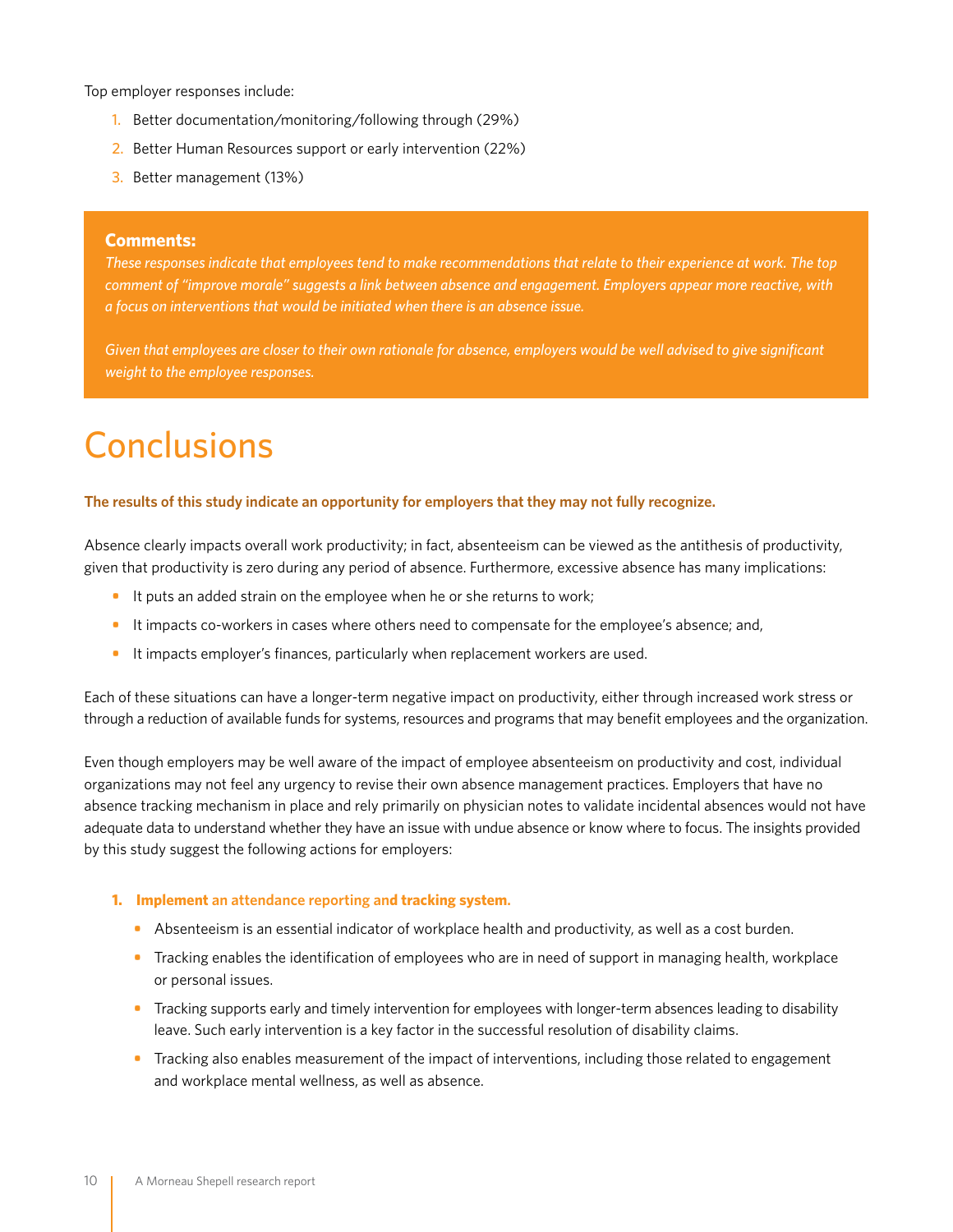- **2. Ensure that expert problem-solving resources are available to support the resolution of return to work barriers for employees on disability leave, as well as those with chronic health issues that impact work.**
	- **•** The development of accommodation strategies requires a structured and consistent process that fits the unique needs of each workplace.
	- Employee fears of returning to work also need to be addressed directly. At a minimum, this requires very clear and specific return to work plans, coaching of the employee and supervisor, and professional counselling for the employee, where needed.
	- Problem solving, not external documentation, is the core of effective disability management. Problem solving is most effective when it fully engages the employee and the supervisor, given that the intent is to address a particular phase of work (the disability leave) and support both parties in continuing a relationship that supports workplace productivity.
	- **•** The cost savings that are immediately available when a problem-solving disability management program is implemented often support the investments needed to promote prevention.
- **3. Address specific work factors in your organization. The impact of work factors on absence is clear given the relationship between: (a) non-illness related absence and both work stress and lower levels of organizational support for mental wellness, and (b) the relationship between illness-related absence and a workplace culture of absence.** 
	- **•** Leverage data from your Employee Assistance Program provider and employee questionnaires to determine the specific drivers of workplace stress for your employees.
	- Implement actions that support workplace mental health and wellness given that they are integral to an absence prevention strategy.
	- Ensure that managers are trained to recognize and intervene appropriately with a problem-solving focus when an employee's work behaviour changes and presenteeism becomes an issue.
	- **•** Develop and implement clear messages, actions and investments that support work attendance in order to directly address or prevent a culture of absenteeism.

For more information about this report, email **research@morneaushepell.com** or call **1.888.667.6328**.

### **Authors:**

Paula Allen, Vice President, Research and Integrative Solutions Luc Bourgeois, Manager, Research and Analytics